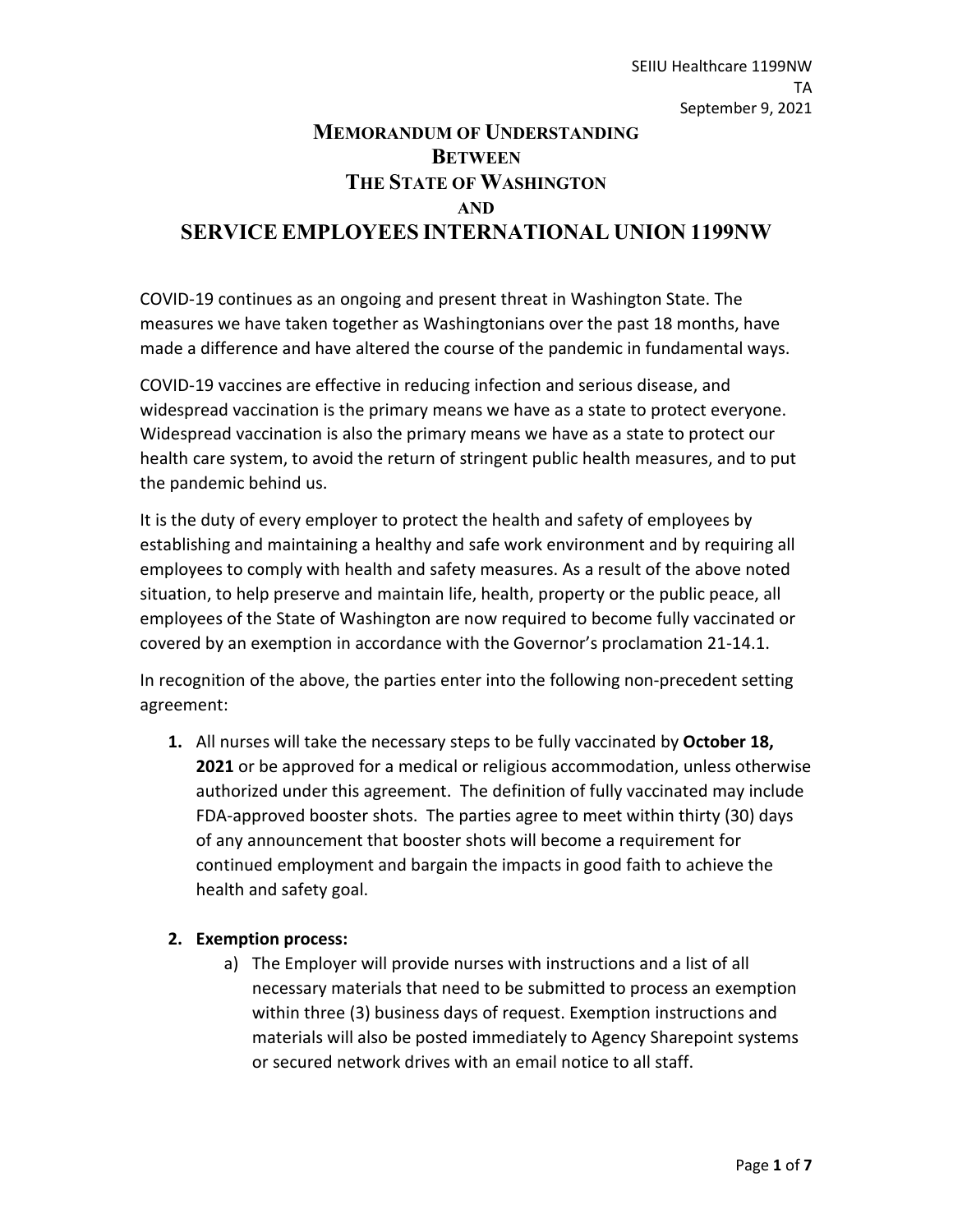- b) Nurses will follow the agency designated process for seeking a religious or medical exemption, as soon as possible. Nurses shall be required to submit the request no later than **Monday, September 13, 2021**. Requests received after this date will not be subject to the provisions contained in Section 9b.
- c) In the event that a nurse is unable to submit all the documentation by September 13, 2021 due to circumstances beyond their control, the Employer may grant a reasonable extension to this deadline.
- d) Nurses whose exemption requests are not approved will secure a vaccination appointment and provide verification of being fully vaccinated by October 18, 2021.
- e) Only HR staff or staff who are bound to protect confidential and sensitive information will handle and process exemption documentation.

### **3. Accommodations for medical or religious exemptions**

- a) Nurses with approved medical and religious exemptions will automatically proceed to the accommodation process. The Employer will conduct a diligent review and search for possible accommodations within the agency. Nurses requesting accommodation must cooperate with the Employer in discussing the need for and possible form of any accommodation.
- b) Consistent with current practice, all information disclosed to the Employer during the accommodation process will be kept confidential. This information will only be accessed by the Employer on a need-toknow basis.
- c) Upon request, a nurse will be provided a copy of their reasonable accommodation information that is maintained by the Employer.
- d) The Employer will determine whether a nurse is eligible for an accommodation and the final form of any accommodation to be provided. The Employer will attempt to accommodate the nurse in their current position prior to looking at accommodations in alternative vacant positions.
- e) In the event that an accommodation is not available for a nurse with an approved medical or religious exemption, they will be subject to non-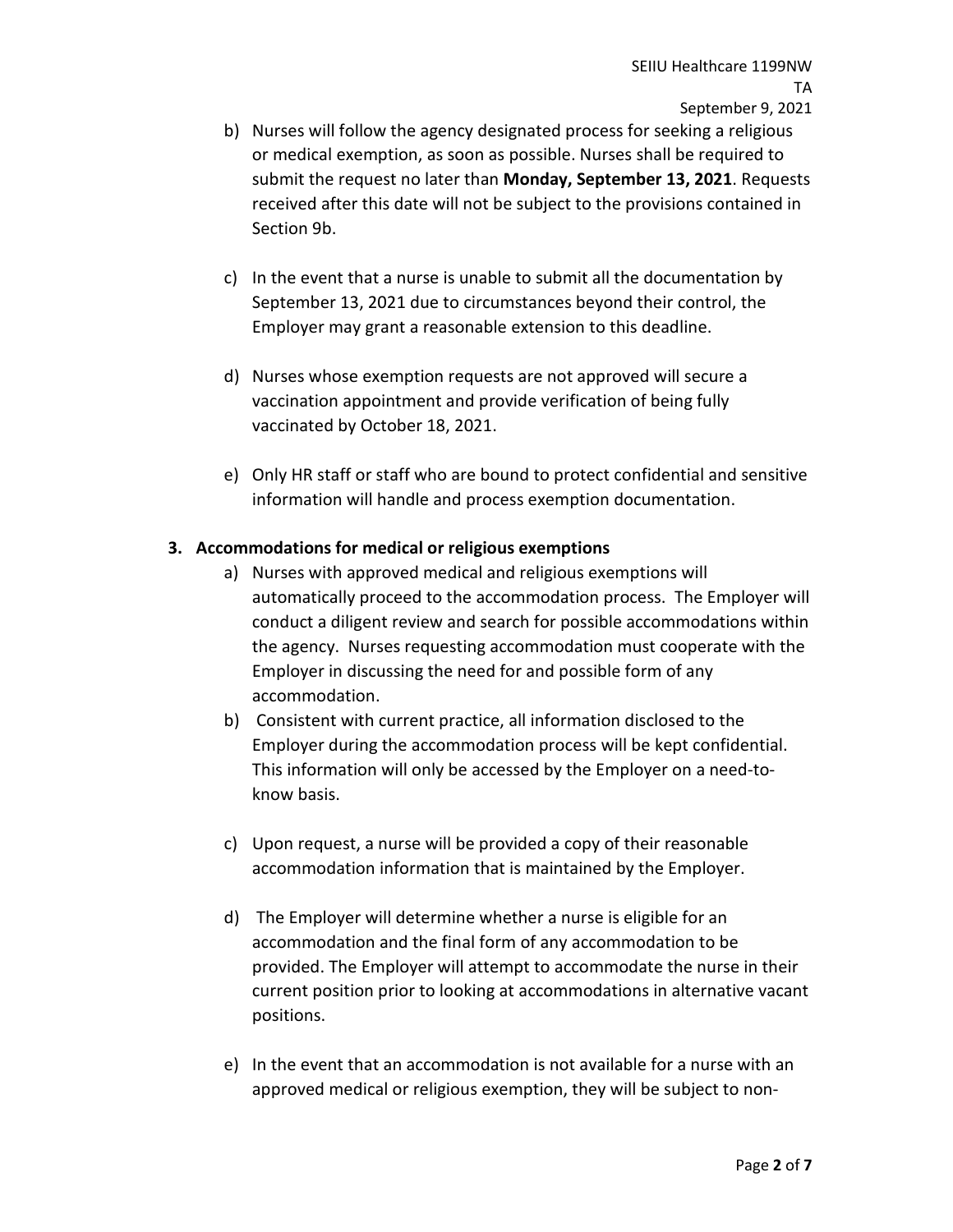SEIIU Healthcare 1199NW TA September 9, 2021 disciplinary separation. A nurse separated due to disability will be placed in the General Government Transition Pool Program if they submit a written request to the agency's Human Resource Office for reemployment in accordance with WAC 357-46-090 through-105 and have met the reemployment requirements of WAC 357-19-475.

#### **4. Vaccine verification**

**a)** All information disclosed to the Employer during the vaccination verification process will be stored in the employee's confidential medical files only. This information will only be accessed on a need-to-know basis.

#### **5. Vaccine access and education**

- a) Vaccination education may be provided on work time where operationally possible by and with established affinity groups or other venues where possible and as soon as possible. This may include, offering vaccination Q&A sessions with medical professionals and providing vaccine information in multiple languages.
- b) Nurses who have difficulty accessing vaccinations, due their remote location or other circumstance, will inform their supervisor or HR representative as soon as possible. The Employer will assist in identifying vaccination sites with available appointments.
- c) Time spent traveling to the vaccination site and time spent receiving the vaccine are considered hours worked. The employer may require that the time be supported by documentation, which may include proof of vaccination.
- d) OFM will provide nurse vaccination rate data to the Union no later than September 20, 2021 and will provided updated reports as they are generated, bi-weekly at a minimum. This data will be provided in excel format and be broken down by agency and further broken down by institution as applicable. The Union and the Employer will use this data to partner in targeting locations for vaccination education and vaccination access.
- e) The employer will provide the number of exemptions and accommodations requested and the number of exemptions and accommodations approved from the bargaining unit of SEIU Healthcare 1199NW on a semi-monthly basis beginning October 1, 2021 through November 30, 2021. Upon request, the parties (the vaccine mandate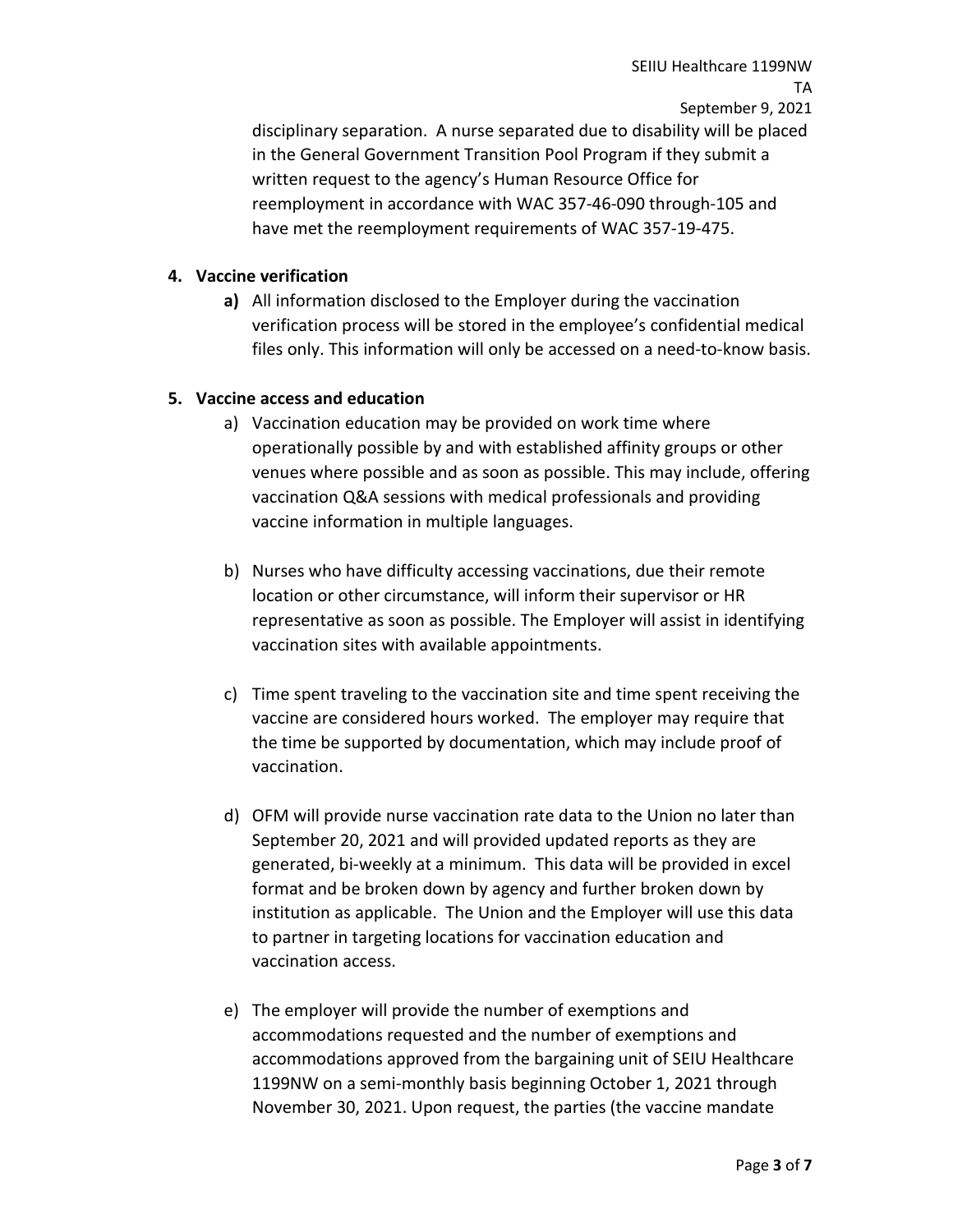SEIIU Healthcare 1199NW TA September 9, 2021

bargaining team) will meet to discuss the information up to two times between October 15 and November 30, 2021. SEIU will provide topics of discussion in advance of the meetings to allow the Employer to prepare.

### **6. Workplace safety**

- **a)** In accordance with current mandates, DOH, L&I and CDC as well as federal, state and/or local guidelines:
	- **i.** employee and visitor masking will be required as outlined by the above referenced guidelines.
	- **ii.** symptom screenings will continue in accordance with the above referenced guidelines.
- **b)** If the employer requires a nurse to get a Covid-19 test, it shall be done on the Employer's time and expense.
- **c)** The DOH will track worksite and public health data (such as Covid-19 cases, hospitalizations, and deaths) and abide by safety protocols established by CDC and DOH.
- **d)** The employer will provide the recommended PPE to include N95 and PAPR for use per CDC, DOH and L&I guidelines. Training on donning and doffing PPE will be provided upon request.
- **e)** The employer will not tolerate discrimination. Nurses who believe they have witnessed or are the subject of discrimination are encouraged to report those concerns as outline in Article 1.4 of the CBA.

#### **7. Paid leave**

- a) When a nurse tests positive using a rapid test at screening, and is sent home to isolate and the confirmation test comes back negative, any use of accrued leave during the isolation period will be credited back to the nurse's leave bank.
- b) If the nurse's accrued sick leave is at risk of falling under forty (40) hours, they may request shared leave as outlined in the CBA if they are required to isolate or quarantine and the employer is unable to accommodate an alternative work assignment.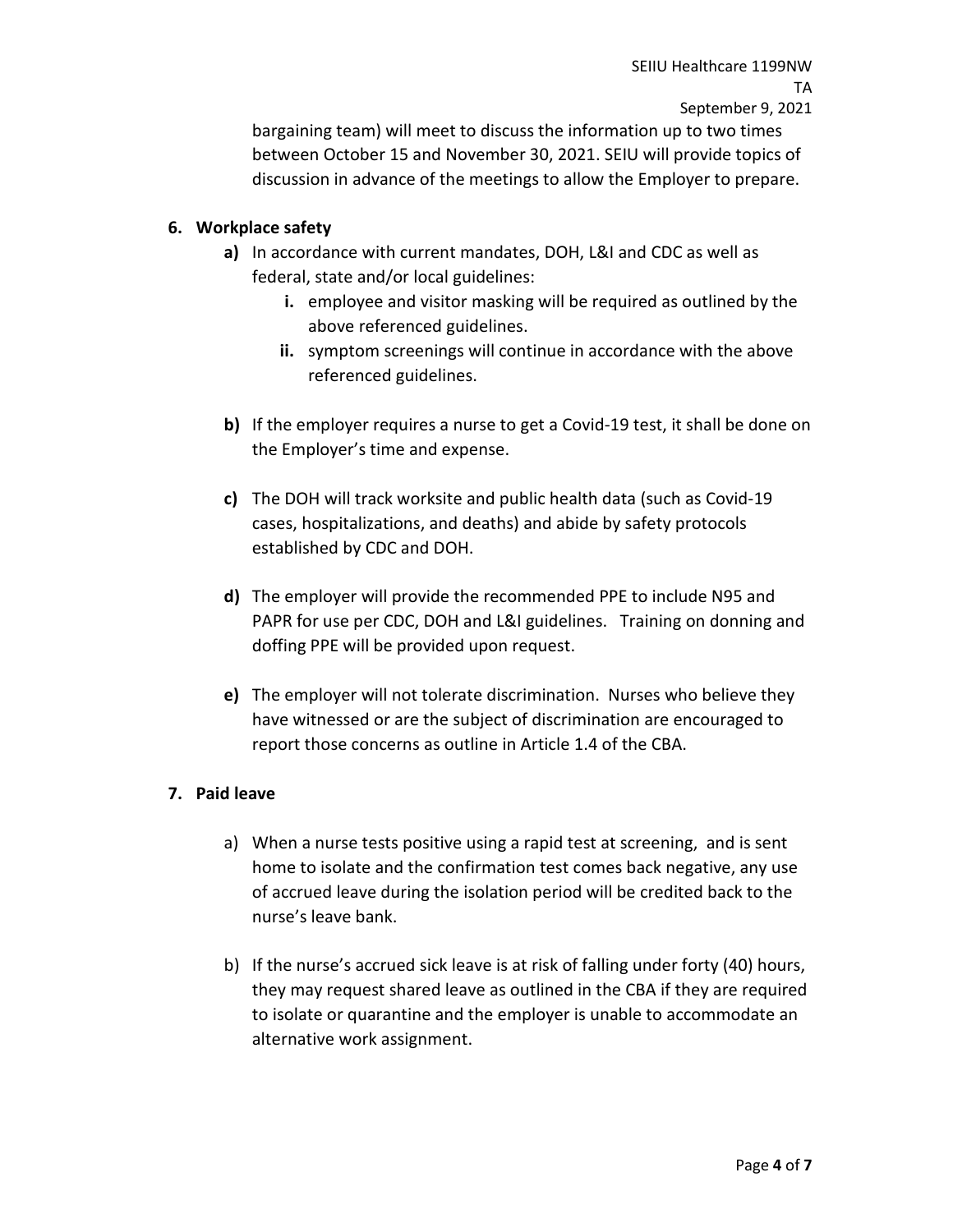c) After October 19, 2021 and no later than December 31, 2021, employee's leave accounts will be credited one (1) personal leave day in addition to the current personal leave day per CBA. This personal leave day must be taken within the 2022 calendar year.

## **8. Workplace conditions**

- a) Each agency will establish a contingency plan to address potential staffing crisis due to vacancies created by the vaccination mandate. The initial draft will be provided to the Union as soon as possible.
- b) Due to public and staff safety concerns the content of these plans will not be made public without mutual written agreement by the parties to this MOU. The parties agree to continue to meet to discuss questions regarding contingency plans.
- c) Any emergency contracting out due to short staffing as a result of this mandate will supplement and not supplant bargaining unit positions.
- d) The employer will post vacated positions as soon as practical to fill vacant positions as a result of non-adherence to the vaccine mandate in order to ensure that staffing levels do not fall below the minimum staffing levels required. For those direct care ward based and float pool positions at CSTC, ESH, and WSH covered by Bid Process MOU, Section 4 of the existing Bid Process MOU does not apply. Nurses who are offered a bid transfer must respond within 72 hours or the bid will be offered to the next eligible senior nurse. These provisions will be in effect through December 31, 2021.The Employer commits to make every effort to staff to staffing levels, staffing plans, and matrices minimizing the use of mandatory overtime and utilizing on-call, volunteer, agency and travel nurses to fill staffing needs.
- e) If staffing levels cannot be maintained within DSHS facilities with established JNSC, the union and the employer will convene an emergency meeting of the JNSC to discuss and create solutions to maximize patient and staff safety. For all other areas within DSHS, DCYF and DOH, the Union may request an emergency meeting with the appointing authority of the affected area to discuss staffing concerns and to seek solutions.

### **9. Conditions of Employment**

a) If a nurse is not fully vaccinated by October 18, 2021 and has officially submitted retirement paperwork to DRS, the nurse may use accrued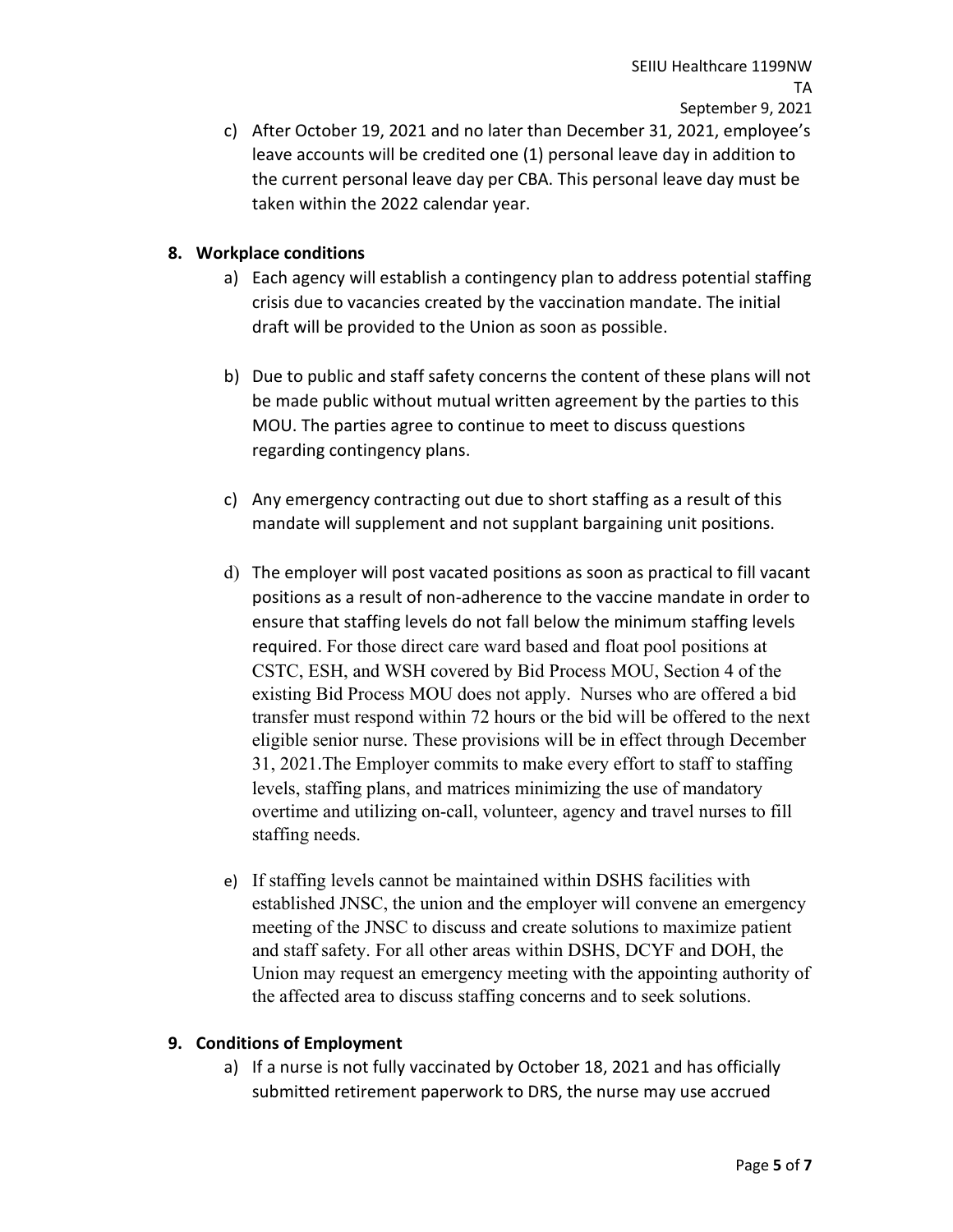SEIIU Healthcare 1199NW TA September 9, 2021

leave or leave without pay until their retirement date. This provision expires on December 31, 2021. The use of accrued leave shall be subject to the definitions and provisions in the collective bargaining agreement.

- b) If a nurse has initiated their exemption request by September 13, 2021 and cooperates with the process, and the exemptions it is still being reviewed on October 18, 2021, the nurse will suffer no loss in pay until the exemption decision is provided. If a nurse's exemption request has been approved but an accommodation has not been identified, the employee may use a combination of annual leave and leave without pay after October 18<sup>th</sup>. If the exemption request is identified or an accommodation is not available, the employee may use a combination of annual leave or leave without pay for up to 45 days to become fully vaccinated. Failure to provide proof of beginning the process of becoming fully vaccinated within ten (10) calendar days of denial will result in non-disciplinary separation. Failure to provide proof of full vaccination within the 45-day period will result in non-disciplinary separation.
- c) If a nurse receives the first dose of the vaccination late and fails to become fully vaccinated by October 18, 2021, the nurse may use leave without pay for up to thirty (30) days and retains the right to return to their previous position or a vacant position in the same job class at their work location provided the nurse has become fully vaccinated and the employer has not permanently filled their previous position. This provision expires on November 17, 2021.
- d) If a nurse has not initiated an exemption request and fails to provide proof of vaccination by October 18, 2021, the employee will be subject to non-disciplinary separation. Nurses who are subject to non-disciplinary separation shall be eligible for state employment upon becoming fully vaccinated.
- e) Leave without pay taken in accordance with this MOU will not impact seniority dates.
- f) By mutual agreement, any grievance pertaining to provisions in this MOU will be expedited.